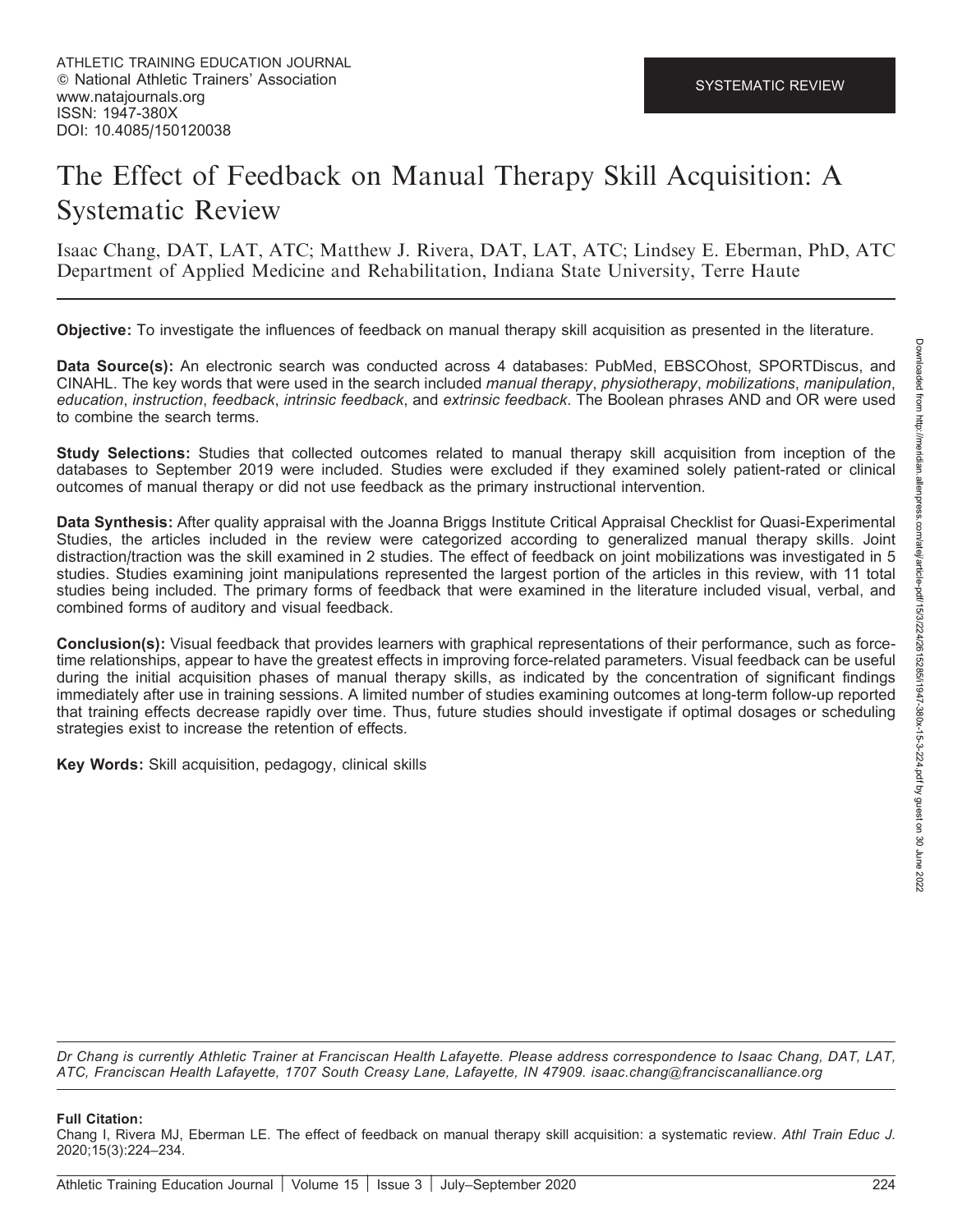## The Effect of Feedback on Manual Therapy Skill Acquisition: A Systematic Review

Isaac Chang, DAT, LAT, ATC; Matthew J. Rivera, DAT, LAT, ATC; Lindsey E. Eberman, PhD, ATC

#### KEY POINTS

- Real-time visual feedback in the form of graphical representations of a learner's kinematic parameters, such as force-time profiles, can produce short-term improvements in force-related parameters.
- Novice learners should be provided regular and frequent feedback in the earlier stages of skill acquisition.
- Educators should consider intentionally and progressively removing feedback once learners begin to demonstrate some degree of autonomy in a skill.

#### **INTRODUCTION**

Manual therapy is a broad term that is used to describe any technique that requires the skillful use of a practitioner's hands to induce therapeutic effects.<sup>1</sup> Similar to other psychomotor tasks commonly used by health care professionals, manual therapy skills require learners to engage in deliberate practice in order to become competent.<sup>2</sup> Although the use of manual therapy continues to increase in physical and sports medicine, it appears that the consistency of these skills is limited.<sup>3</sup> Without adequate consistency, patient outcomes can be compromised because of the discrepancy of technique application among clinicians, or because of the inability to elicit the desired effects of a manual therapy technique.

Issues related to the limited consistency of manual therapy skills are most apparent in the literature regarding joint mobilizations. $3-6$  According to a series of studies published by Snodgrass et al,<sup>3,4</sup> interclinician reliability of cervical spine mobilizations was found to be poor, with intraclass coefficients ranging generally from 0.17 to 0.58. Similar results were reported with mobilizations in other joints of the body.<sup>5,6</sup> The uniformity of these results raises concerns in the current pedagogical strategies used to teach joint mobilizations and other forms of manual therapy to learners.

It is typical for manual therapy instruction to involve some form of demonstration, which is then followed by a period of student practice for which an instructor provides feedback.<sup>7</sup> Feedback is regularly used to teach hands-on skills, and is a critical component in the preparation of health care professionals.<sup>8</sup> As an instructional intervention, *feedback* can be defined as descriptive information of performance or understanding within a learner.<sup>9</sup> The literature demonstrates that feedback can have significant impacts in learning and is particularly beneficial in the learning of technical skills.<sup>10</sup> Feedback can benefit learners by increasing knowledge, facilitating accurate self-assessments, and providing a guide toward refinement of the task being performed.<sup>9</sup>

The positive effects of feedback in the performance of psychomotor tasks within the health care professions have been shown in a variety of different skills. In the prehospital and ambulatory care settings, the effect of feedback in

improving the depth and rate of chest compressions during cardiopulmonary resuscitation has been documented.<sup>11,12</sup> Similar findings were demonstrated when feedback was provided to learners of surgical skills.<sup>13</sup> Reiley et al<sup>13</sup> examined the effect of visual force feedback in suture-tying tasks during robot-assisted surgery and found decreased suture breakage rates, lower peak force in knot applications, and increased consistency. Despite these positive influences on psychomotor skill acquisition, a more detailed evaluation of feedback shows that not all forms can bring about positive outcomes in all learners.<sup>9</sup> Particularly, any medium or method of feedback that undermines the intrinsic motivation of the learners or fails to provide relevant information about a learner's performance has been shown to produce negative effects.<sup>9</sup>

Other factors that may potentially contribute to the effectiveness of feedback include frequency and scheduling.14,15 Feedback that is provided during the practice trial is defined as concurrent feedback, whereas feedback that is provided after a performance is defined as terminal or delayed feedback.<sup>14</sup> The literature is not exactly clear on which form of feedback is most beneficial, but the available evidence suggests that the previous experience of a learner may play a role in the effectiveness of timing.<sup>15</sup> Novice learners of a skill may benefit from frequent concurrent feedback, as this form may help with facilitating learners towards better understanding a specific movement pattern.<sup>15</sup> It is not exactly clear if this benefit to novice learners is a direct result of the scheduling (ie, terminal or concurrent) or the frequency of feedback.

Motor-learning theorists generally accept that there are 2 broad categories of feedback in skill acquisition: intrinsic and extrinsic feedback.<sup>14</sup> Intrinsic feedback is understood as the ever-present sensory processing that occurs involuntarily with movement in individuals. Extrinsic feedback, also known as augmented or external feedback, is defined as information provided by external sources regarding a performed task.<sup>14</sup> Extrinsic forms of feedback can be further categorized as auditory, visual, haptic, or mixed feedback. Although the literature regarding feedback and manual therapy acquisition focuses largely on extrinsic feedback, navigating the literature is difficult considering the rather heterogeneous nature of methodology used. Thus, the purpose of this systematic review is to investigate the effects of feedback on outcomes related to manual therapy skill acquisition as presented in the literature.

## **METHODS**

#### Search Strategy

A systematic search of the literature was performed across 4 electronic databases to identify articles that examined the effect of feedback on outcomes related to manual therapy skill acquisition. The databases that were used were CINAHL, SPORTDiscus, PubMed, and EBSCOhost. Databases were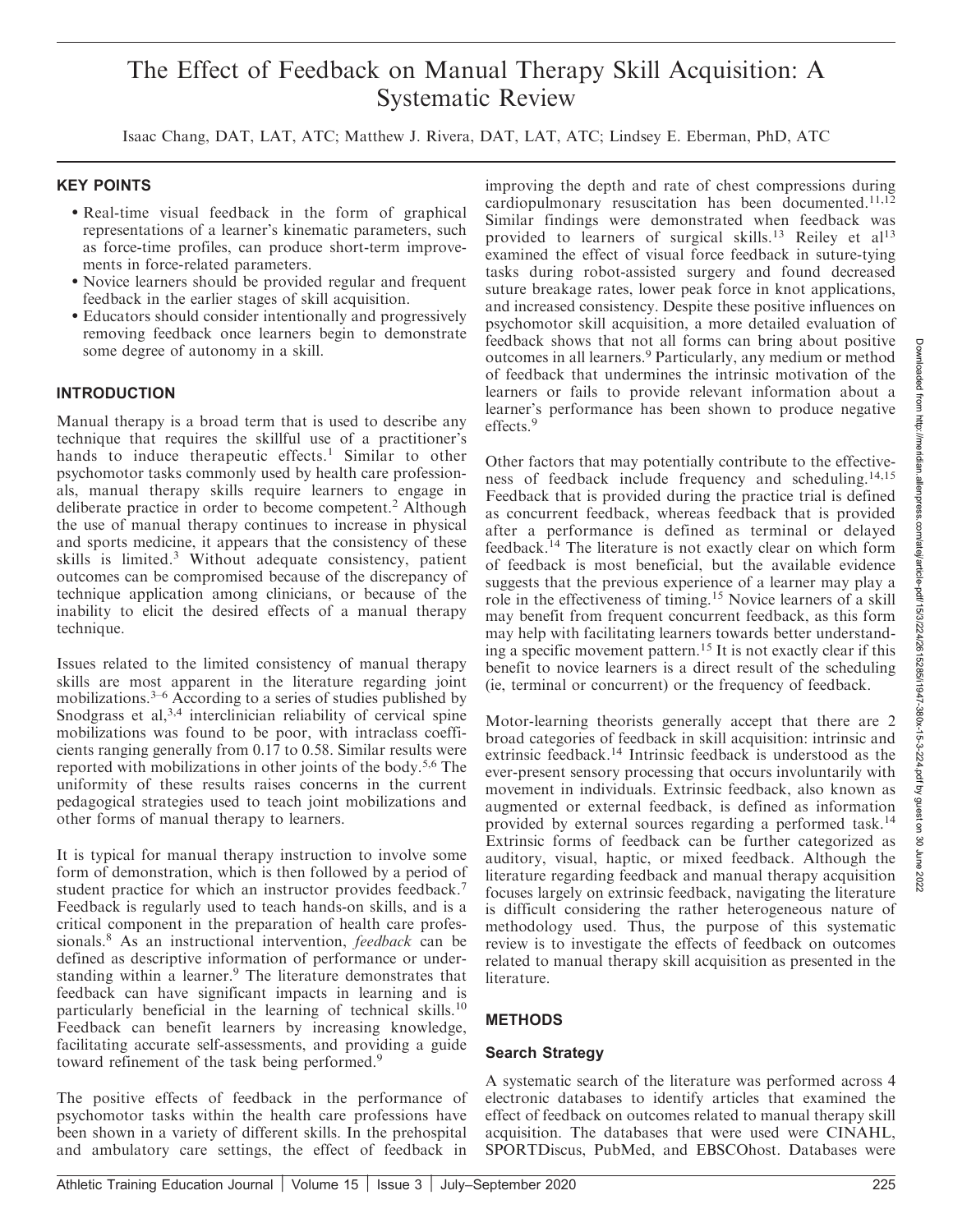| <b>Step</b>          | Search Terms                                                                  | <b>Boolean</b><br>Operator | <b>EBSCO</b><br>Host | PubMed    | <b>CINAHL</b> | Sport<br><b>Discus</b> |
|----------------------|-------------------------------------------------------------------------------|----------------------------|----------------------|-----------|---------------|------------------------|
| 1                    | Manual therapy, physiotherapy, mobilization,<br>manipulation                  | <b>OR</b>                  | 185632               | 7861686   | 61015         | 26534                  |
|                      | Education, instruction<br>Feedback, intrinsic feedback, extrinsic<br>feedback |                            |                      |           |               |                        |
| 2                    | Manual therapy, physiotherapy, mobilization,<br>manipulation                  | <b>OR</b>                  | 3514743              | 1 774 777 | 622790        | 260 274                |
|                      | Education, instruction<br>Feedback, intrinsic feedback, extrinsic             |                            |                      |           |               |                        |
|                      | feedback                                                                      |                            |                      |           |               |                        |
| 3                    | Manual therapy, physiotherapy, mobilization,<br>manipulation                  | <b>OR</b>                  | 190 242              | 154 358   | 37651         | 10 245                 |
|                      | Education, instruction                                                        |                            |                      |           |               |                        |
|                      | Feedback, intrinsic feedback, extrinsic<br>feedback                           |                            |                      |           |               |                        |
| 4                    | 1,2,3                                                                         | AND                        | 225                  | 1188      | 65            | 27                     |
| Duplicates           | 149                                                                           |                            |                      |           |               |                        |
| Total No. identified | 1356                                                                          |                            |                      |           |               |                        |

#### Table 1. Search Terms and Articles Identified in Initial Search

searched from inception to September 2019. A combination of key words related to the research question was used to search the electronic databases along with the Boolean operators OR and AND (Table 1). The search was restricted to human studies research and manuscripts available in English.

#### Selection Criteria

The articles identified from the systematic search were screened for the inclusion and exclusion criteria. Titles and abstracts were screened by 2 investigators (I.C. and M.J.R.), with the full-text manuscript being assessed if the eligibility could not be determined initially. A third investigator (L.E.E.) was brought into the screening process to resolve disagreements between the 2 authors regarding the eligibility of articles.

Inclusion Criteria. The following criteria were used to determine if articles met the eligibility for this review: (1) the article examined the effect of feedback in outcomes related to manual therapy skill acquisition, (2) the article involved human participants, and (3) the article was a peer-reviewed, full-text publication.

**Exclusion Criteria.** The following criteria were used to exclude articles from this review: (1) the article examined patient outcomes only in patients receiving manual therapy, (2) the article was not published in English, and (3) the article did not assess the effect of feedback as an intervention in the outcomes of manual therapy skill acquisition.

#### Methodologic Quality

The Joanna Briggs Institute's Critical Appraisal Checklist for Quasi-Experimental Studies<sup>16</sup> was used to appraise the quality of the studies that were included in the review. This appraisal tool is composed of 9 items, with each item being scored yes, no, unclear, or not applicable. Two independent investigators (I.C. and M.J.R.) scored each article that was eligible for inclusion. For each yes score, 1 point was given, whereas each no or *unclear* was given 0 points. When disagreements between scores arose, the reviewers met to discuss and come to a consensus. A cutoff summary score of 5 of 9 (55%) was used to determine if an article was appropriate for inclusion. Studies with summary scores below the cutoff value were deemed to be too low in methodological quality, necessitating exclusion.

## Data Extraction

The data that were extracted included study aims, study design, inclusion criteria, participant characteristics, feedback types, statistical analyses, collected outcomes, conclusions, and relevant limitations from the articles remaining after the initial screening process. The included studies were categorized by types of feedback that were used. Studies that examined the effect of feedback provided by an external agent (ie, another individual or computer/screen) was categorized as extrinsic feedback. Intrinsic feedback studies were those that examined the effect of self-reflection and assessment while learning skills.

## RESULTS

#### Search Results

The searches of the electronic databases yielded 1505 articles (Figure). After the removal of duplicate studies and the completion of the initial screening of titles and/or abstracts, 19 articles were deemed eligible for inclusion. The appraisal for methodological quality was then completed using the Joanna Briggs Institute's Critical Appraisal Checklist for Quasi-Experimental Studies, with 1 article being removed from review for not meeting the cutoff summary score of 5/9, leaving 18 articles remaining for inclusion.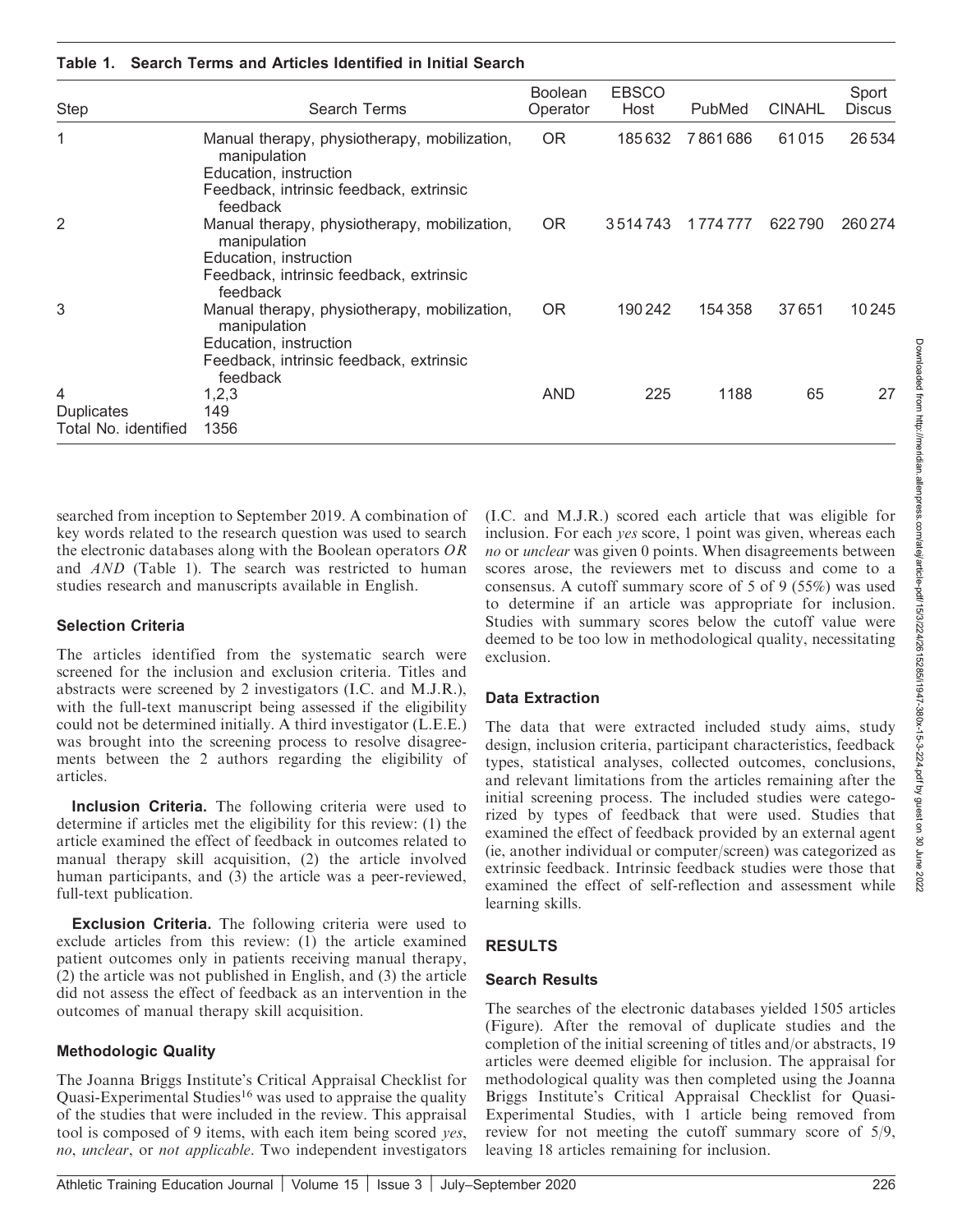#### Figure. Search diagram.



## Appraisal

The average summary score for methodological quality of the 18 studies included for review was 7 (Table 2). The 2 most commonly missed items of the quality appraisal tool were ''Reliable measurement of outcomes'' and ''Participants included in comparison similar.'' Most studies in this review report kinetic and kinematic data as their primary outcomes. However, given that there is no gold standard in measuring this type of data across manual therapy techniques, researchers largely relied on novel methods of measure, such as instrumented tables, or used methods proposed by the existing literature. Given this variability in measurement, it is crucial that researchers explicitly state the psychometric properties of their outcome-collection methods, which 10 studies failed to mention. Five studies did not mention adequate participant data (ie, age, weight, height), bringing into question if the comparison groups were similar to the experimental groups aside from the intervention. Because most of the studies examined manual therapy techniques (ie, mobilizations and manipulations) that are force dependent, it is important to have matched physical characteristics between the control and experimental groups for appropriate comparison.<sup>17</sup> Without matched characteristics, it would be difficult to conclude if any observed differences were a result of the feedback interventions.

## Type of Manual Therapy

**Distraction/Traction.** Only 2 studies<sup>18,19</sup> examined the effect of feedback on distraction or traction (Table 3). Markowski et al<sup>18</sup> examined the effect of real-time visual feedback via diagnostic ultrasound imaging on physical therapy students' performances of knee joint traction. Although there were no differences in students' confidence in their ability to perform traction, there was significant differences in joint space changes between the control and experimental groups postintervention ( $P = .04$ ; 0.04  $\pm$  0.13 [Mean  $\pm$  SD]).<sup>18</sup> The other study examined the effect of visual feedback on the ability of 5 novice doctor of chiropractic clinicians performing an unfamiliar lumbar distraction technique.<sup>19</sup> Using force values obtained from 5 expert clinicians as the criterion, the learning participants were provided force graphs related to their performance of the skill in real time. Although no inferential statistics and mean differences between learners and experts were provided, the authors reported mean force values closer to the criterion at posttest.

Mobilizations. Of the studies included in this review, 5 studies specifically examined the effects of feedback on the performances of joint mobilizations in learners (Table 4).20–24 The effect of combined real-time auditory and visual feedback was investigated in 3 studies, with the other 2 studies examining the effect of real-time visual feedback alone. González-Sánchez et al<sup>20</sup> observed significant changes in ankle-joint–mobilization outcomes (ie, total time to reach max amplitude, maximum angular displacement, maximum and average velocity to reach maximum displacement, and average velocity throughout the entire mobilization) both the control group and experimental groups ( $P \leq .05$ ). However, the experimental group receiving visual real-time feedback through graphs of the applied kinematic variables performed better than the traditional learning group, as demonstrated by greater measures of internal consistency (Cronbach  $\alpha$  = 0.899– 0.984 and 0.491–0.685, respectively).<sup>20</sup> The second study to solely examine visual feedback was completed using a jointtranslation simulator to aid students in the learning of generic grade II and grade III mobilizations according to the Maitland scale. $^{21}$  Researchers also examined the effect of timing of the visual-feedback group, with one group receiving feedback concurrently with performance whereas the other received feedback at the end of their performance in each trial. Compared with the control group that did not receive visual feedback, the feedback groups both demonstrated similar significant posttest decreases in normalized error  $(P < .001).^{21}$ These findings were sustained through a retention test performed 5 days after posttesting.

Examining the impacts on lumbar spine mobilizations in physiotherapy students, Snodgrass and Odelli<sup>22</sup> saw the combined effects of visual and auditory feedback in improving peak force, force-amplitude accuracy, and oscillation-frequency accuracy ( $P < .001$ ). However, significance was lost when outcomes were collected at 1-week follow-up. Similar results were also reported in a study examining the combined effect of auditory and visual feedback in the learning of cervical spine mobilizations.<sup>24</sup> Although improved force application parameters were noted immediately after intervention ( $P < .001$ ), the accuracy and the magnitude of the applied forces decreased significantly after 1 week ( $P = .008$ ). Sheaves et al<sup>23</sup> reported similar results, while also evaluating the role of frequency of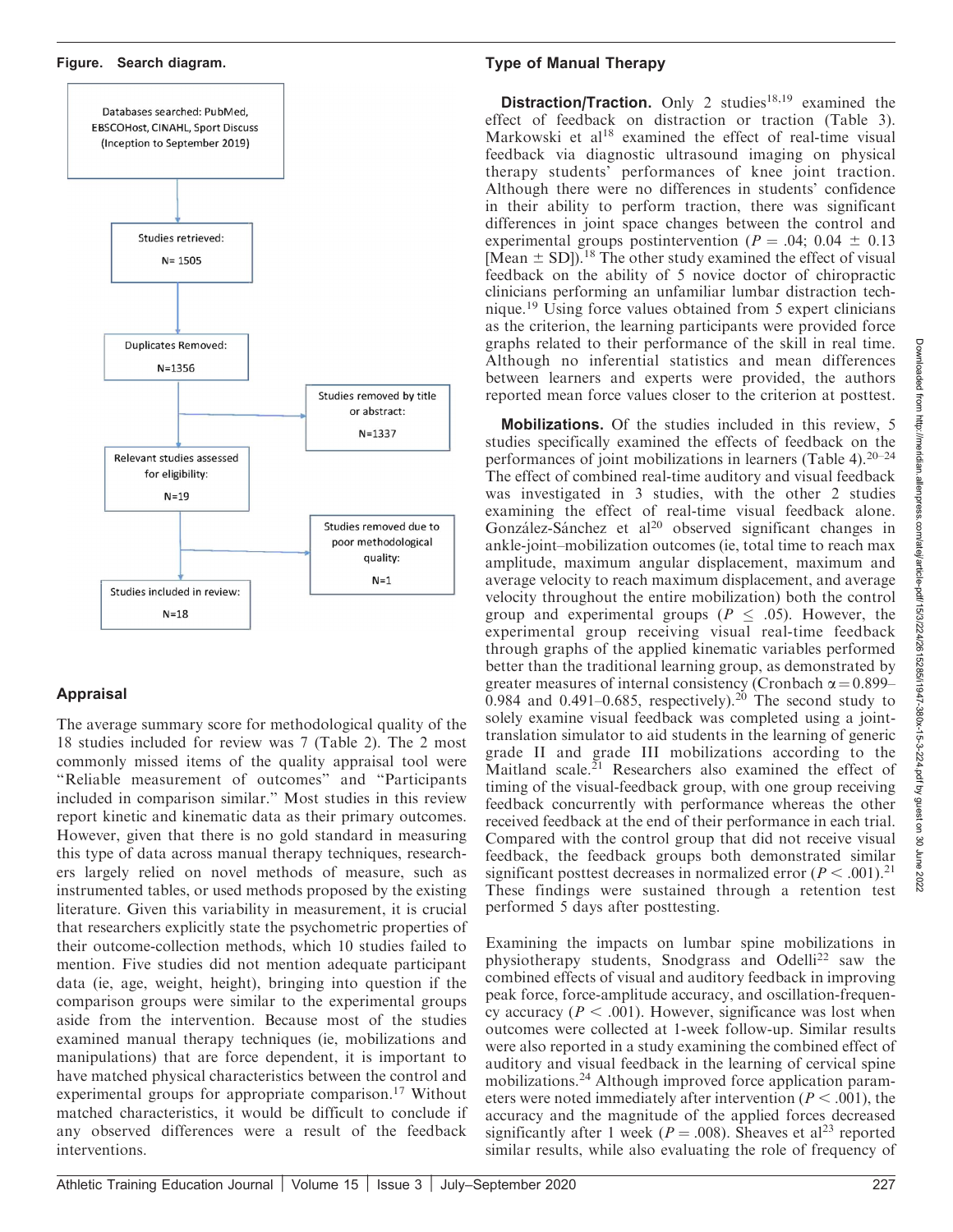|                                                                                                                                           |                               |                                 |                                                          |                                                        |                            | Items of the Joanna Briggs Questionnaire                                                                            |                                                                     |                                            |                                           |                                        |
|-------------------------------------------------------------------------------------------------------------------------------------------|-------------------------------|---------------------------------|----------------------------------------------------------|--------------------------------------------------------|----------------------------|---------------------------------------------------------------------------------------------------------------------|---------------------------------------------------------------------|--------------------------------------------|-------------------------------------------|----------------------------------------|
| Included Studies                                                                                                                          | Summary<br>Score <sup>a</sup> | Cause<br>Clear<br>Effect<br>and | Comparison<br>rticipants<br>Included in<br>Similar<br>മ് | Conditions<br>Groups<br>Similar<br>Have<br><b>Both</b> | Jse of<br>Control<br>Group | Postintervention<br>Measurements<br>Preintervention<br>Multiple<br>Used<br>and                                      | <b>Differences</b><br>Follow-Up<br>Described<br>Complete<br>or Were | Same Way<br>Outcomes<br>Measured<br>in the | Measurement<br>Outcomes<br>Reliable<br>'ত | Appropriate<br>Statistical<br>Analysis |
| Markowski et al <sup>18</sup> (2018)<br>Pasquier et al <sup>32</sup> (2017)                                                               |                               |                                 |                                                          |                                                        |                            |                                                                                                                     |                                                                     |                                            |                                           |                                        |
| González-Sánchez et al <sup>20</sup> (2016)                                                                                               |                               |                                 |                                                          |                                                        |                            |                                                                                                                     |                                                                     |                                            |                                           |                                        |
| ardon et al <sup>33</sup> (2016)                                                                                                          |                               |                                 |                                                          |                                                        |                            |                                                                                                                     |                                                                     |                                            |                                           |                                        |
| Chang et al <sup>21</sup>                                                                                                                 |                               |                                 |                                                          |                                                        |                            |                                                                                                                     |                                                                     |                                            |                                           |                                        |
| Friano et al <sup>25</sup> (2002)<br>Friano et al <sup>26</sup> (2003)                                                                    |                               |                                 |                                                          |                                                        |                            |                                                                                                                     |                                                                     |                                            |                                           |                                        |
|                                                                                                                                           |                               |                                 |                                                          |                                                        |                            |                                                                                                                     |                                                                     |                                            |                                           |                                        |
| (2006)<br>Descarreaux et al <sup>35</sup>                                                                                                 |                               |                                 |                                                          |                                                        |                            |                                                                                                                     |                                                                     |                                            |                                           |                                        |
| Sheaves et al <sup>23</sup> (2012                                                                                                         |                               |                                 |                                                          |                                                        |                            |                                                                                                                     |                                                                     |                                            |                                           |                                        |
| (2015)<br>Cuesta-Vargas et al <sup>30</sup>                                                                                               |                               |                                 |                                                          |                                                        |                            |                                                                                                                     |                                                                     |                                            |                                           |                                        |
| Snodgrass & Odelli <sup>22</sup> (2012)                                                                                                   |                               |                                 |                                                          |                                                        |                            |                                                                                                                     |                                                                     |                                            |                                           |                                        |
| Snodgrass et al <sup>24</sup> (2010)                                                                                                      |                               |                                 |                                                          |                                                        |                            |                                                                                                                     |                                                                     |                                            |                                           |                                        |
| Triano et al <sup>27</sup> (2003)<br>Triano et al <sup>28</sup> (2014)                                                                    |                               |                                 |                                                          |                                                        |                            |                                                                                                                     |                                                                     |                                            |                                           |                                        |
|                                                                                                                                           |                               |                                 |                                                          |                                                        |                            |                                                                                                                     |                                                                     |                                            |                                           |                                        |
| Cuesta-Vargas & Williams <sup>29</sup> (2014)                                                                                             |                               |                                 |                                                          | ≨                                                      | ≨                          |                                                                                                                     |                                                                     |                                            |                                           |                                        |
| Gudavalli and Cox <sup>19</sup> (2014)                                                                                                    |                               | ≨                               | ≨≨                                                       | $\succ$                                                | $\mathord{>}$              |                                                                                                                     |                                                                     |                                            |                                           |                                        |
| Watson and Radwan <sup>34</sup> (2001                                                                                                     |                               |                                 |                                                          | $\succ$                                                | $\succ$                    | ≨                                                                                                                   |                                                                     |                                            |                                           |                                        |
| Enebo and Sherwood <sup>14</sup> (2005)                                                                                                   |                               |                                 |                                                          |                                                        | Ζ                          |                                                                                                                     | ₹                                                                   |                                            |                                           |                                        |
| Abbreviations: N, item was not described in the article; NA, item w<br>detail; Y, item was described in sufficient detail in the article. |                               |                                 |                                                          |                                                        |                            | as not applicable in the article and was not included in the summary score; U, item was not described in sufficient |                                                                     |                                            |                                           |                                        |
|                                                                                                                                           |                               |                                 |                                                          |                                                        |                            |                                                                                                                     |                                                                     |                                            |                                           |                                        |

<sup>a</sup> The Summary Score of each article represents the sum of the identified number of items on the Joanna Briggs Institute Critical Appraisal Checklist for Quasi-Experimental Studies. The Summary Score of each article represents the sum of the identified number of items on the Joanna Briggs Institute Critical Appraisal Checklist for Quasi-Experimental Studies.

Table 2. Summary Scores of the Critical Appraisal

Table 2.

Summary Scores of the Critical Appraisal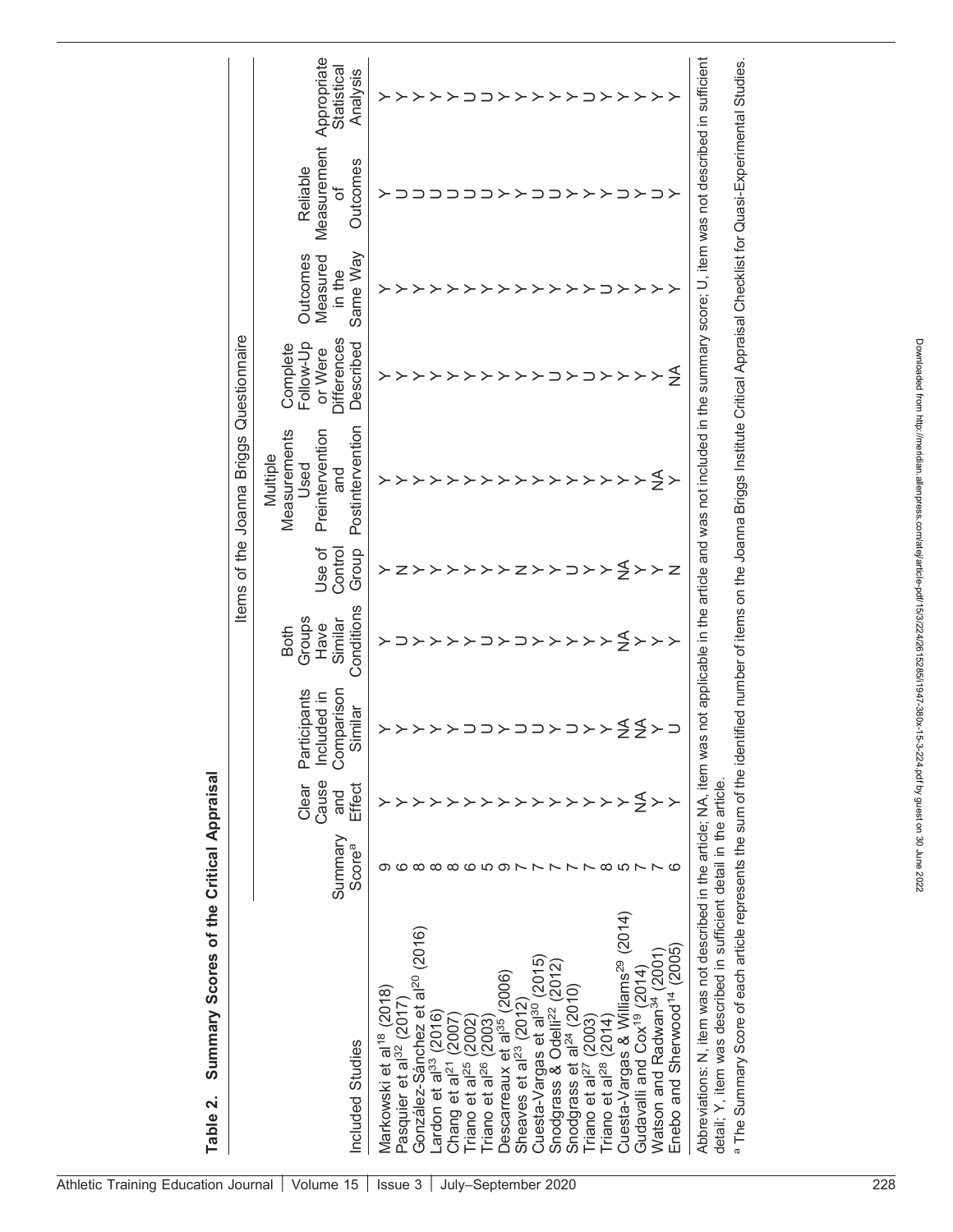Table 3. Articles Examining the Effect of Feedback on Joint Traction or Distraction

| Author                                 | Body Part | Feedback Type                                              | <b>Findings</b>                                                                                                              |
|----------------------------------------|-----------|------------------------------------------------------------|------------------------------------------------------------------------------------------------------------------------------|
| Markowski et al <sup>18</sup> (2018)   | Knee      | Visual feedback—real-time<br>diagnostic ultrasound imaging | Statistical significance was observed<br>with postintervention joint space<br>changes ( $P = .04$ ).                         |
| Gudavalli and Cox <sup>19</sup> (2014) | Lumbar    | Real-time visual kinematic feedback                        | No interferential statistics provided,<br>but means of the outcomes<br>increased closer the criterion/<br>comparator values. |

this specific form of feedback. Students were placed into 1 of 3 frequency groups: intermittent, constant, and self-controlled. Those who were placed in the self-controlled feedback group chose when they received feedback; other groups received feedback for all trials or received feedback for only a third of their trials. With no significant differences between the intermittent and constant feedback groups, the self-control feedback group demonstrated longer retention effects, as some significance was maintained until follow-up approximately a week after posttesting.

Manipulations. Representing the largest proportion of the available literature, 11 studies examined the influence of feedback in performances of manipulations (Table 5).<sup>25–36</sup> Unlike the results reported by the literature for other manual therapy skills, the effects of feedback on manipulation is rather heterogeneous. Triano et al<sup>25-28</sup> released a series of studies from 2002 to 2014 examining the effect of visual feedback on cervical, thoracic, and lumbar manipulations using the Dynadjust Instrument (Labarge, Inc, St. Louis, MO). This apparatus provided learners with error messages when target force application was not achieved during a practice trial. Across these 4 studies, significant differences for various parameters related to force and speed of thrust were observed as a result of training with feedback ( $P \leq .03$ ). Comparable results were reported by other studies examining the impact of visual kinematic feedback, which was provided with computer graphics related to the learner's performance.

Along with the changes in the force-related parameters as a result of visual feedback, there is also evidence to suggest that feedback increased the consistency and the accuracy of manipulations.<sup>29</sup> In their study, Cuesta-Vargas and Williams<sup>29</sup> found increased internal consistency of thoracic manipulations, with intraclass coefficients as high as 0.997 being reported. In their investigation of feedback on thoracic manipulation performances in learners, Enebo and Sherwood<sup>31</sup> observed decreased force production error using a combination of visual and verbal feedback ( $P = .01$ ). This study is unique compared with others in this review given that investigators examined the influence of practice scheduling in addition to feedback.31 Practice scheduling was manipulated by assigning students to a random or blocked practice group. Blocked practice entails the repeated performance of a specific skill, whereas random practice involves variations in when the skills is performed.<sup>15</sup> The combined use of random practice and visual feedback produced significant results lasting into retention.<sup>31</sup> In addition, Pasquier et  $al^{32}$  observed that previous student experience with a skill resulted in negligible differences when feedback was used in training.

Contrasting to other studies, Lardon et  $al<sup>33</sup>$  observed no significant effect of feedback or the frequency of feedback in the performance of thoracic manipulations. Watson and Radwan<sup>34</sup> also examined if student performance of thoracic manipulations would be affected by the timing of feedback. Feedback was provided during (concurrent) or after (delayed) the student trial verbally, with the control group receiving no feedback at all. No significant results were reported during skill acquisition, but the authors concluded that concurrent feedback provided the best results in retention despite not reporting statistical significance.

## **DISCUSSION**

The purpose of this systematic review was to investigate the effect of feedback on outcomes of manual therapy skill acquisition as presented by the available literature. Most of studies examined manipulations as the primary manual therapy skill of interest, with combined extrinsic forms of feedback being the most commonly assessed within individual studies. There were no studies that examined the impact of intrinsic feedback. The dearth of studies examining intrinsic feedback could be due to the nature of this feedback being related to the sensory processing that occurs within an individual, making this a very difficult concept to study. Despite this rather large grouping of studies, the literature is still rather heterogeneous in the skills, feedback forms, and the outcomes that are collected.

Visual feedback seems to be an effective adjunct for teaching skills that rely on appropriate application of force-related parameters such as joint mobilizations and manipulations. This is consistent with the literature regarding procedural skills in other health care fields, such as cardiopulmonary resuscitation.11,12 Although not all aspects related to the skill are expected to improve, the evidence suggests that visual feedback can significantly influence the learner's application of force and/or the associated velocity with manipulations.25–33,36 Although the literature is not as saturated in studies examining mobilizations, it is suggested that visual feedback may also result in improved outcomes for mobilizations in learners. In both mobilizations and manipulations, the greatest effects were found immediately after feedback; most studies that include retention assessments demonstrated a decline of significant findings with time.22,23 This contrasts with the feedback literature on cardiopulmonary resuscitation, as skill retention remained for some time. However, Miller et al<sup>36</sup>, and Wik et al<sup>37</sup> assessed cardiopulmonary resuscitation skill retention after allowing as many practice sessions with feedback as necessary until learners felt completely confident in their ability to perform the skill.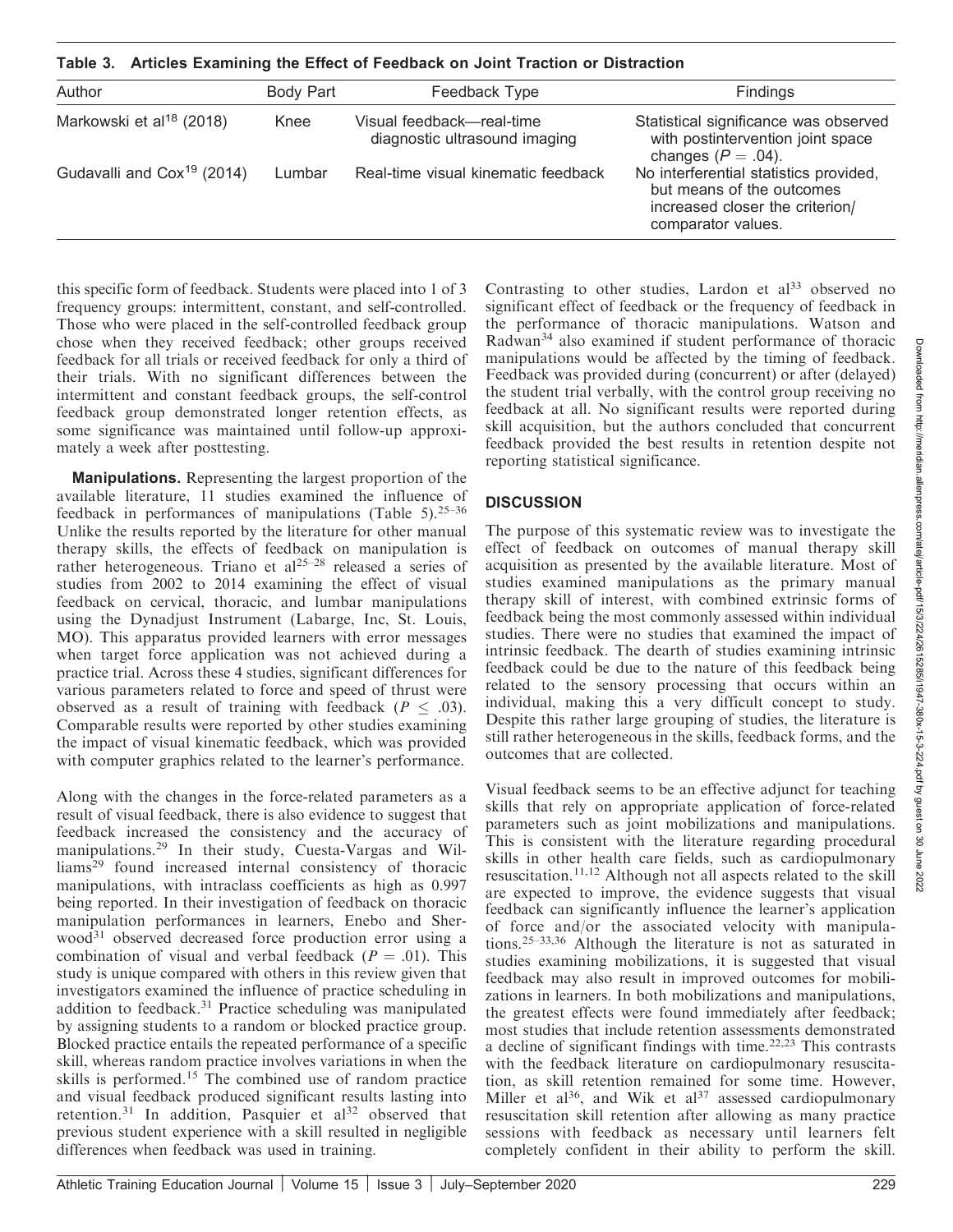| Author                                         | <b>Body Part</b> | Feedback Type                                                                                               | Findings                                                                                                                                                                                                                                                                                                                                                                                                                                                                                                                                                                                                                                                                                                                                                                                                                                                                                                                                                                                                                                                                                             |
|------------------------------------------------|------------------|-------------------------------------------------------------------------------------------------------------|------------------------------------------------------------------------------------------------------------------------------------------------------------------------------------------------------------------------------------------------------------------------------------------------------------------------------------------------------------------------------------------------------------------------------------------------------------------------------------------------------------------------------------------------------------------------------------------------------------------------------------------------------------------------------------------------------------------------------------------------------------------------------------------------------------------------------------------------------------------------------------------------------------------------------------------------------------------------------------------------------------------------------------------------------------------------------------------------------|
| González-Sánchez<br>et al <sup>20</sup> (2016) | Ankle            | Kinematic real-time<br>feedback-visual<br>representation of<br>kinematic technique<br>characteristics       | Greater consistency in time, velocity, and<br>displacement of mobilizations observed in<br>experimental group than in control. (Cronbach $\alpha$ for<br>plantar flexion G1 range $= 0.491 - 0.687$ and G2<br>range = $0.899-0.984$ ; Cronbach $\alpha$ for dorsifiexion<br>G1 range = $0.543 - 0.685$ and G2 range = $0.899 -$<br>0.974.                                                                                                                                                                                                                                                                                                                                                                                                                                                                                                                                                                                                                                                                                                                                                            |
| Chang et al <sup>21</sup> (2007)               | <b>NA</b>        | Visual feedback-<br>graphical representation<br>of applied force<br>compared with criterion<br>force        | Greater normalized error in control compared to<br>experimental groups for rest position ( $F = 77.518$ ,<br>$P < .001$ , and $F = 66.426$ , $P < .001$ ) and end<br>position ( $F = 24.482$ , $P < .001$ , and $F = 30.749$ , P<br>$<$ .001) immediately postintervention and at<br>retention.                                                                                                                                                                                                                                                                                                                                                                                                                                                                                                                                                                                                                                                                                                                                                                                                      |
| Snodgrass and<br>Odelli <sup>22</sup> (2012)   | Lumbar           | Visual and auditory real-<br>time kinematic feedback                                                        | Improved peak force (Session 2 Median Peak force<br>$=$ 14.8 N; IQR $=$ 3.0–24.3; Session 3 10.8 N; IQR<br>$=$ 5.1 to 20.4; $P = .003$ ) and force-amplitude<br>accuracy (Median Amplitude = $6.4$ N; IQR = $3.1-$<br>12.8; $P = .016$ ). Most accurate oscillation<br>frequency immediately after feedback (Median<br>Oscillation frequency = $0.16$ ; IQR = $0.06-0.26$ ; P<br>$<$ .001). All significance decreased during follow-<br>up.                                                                                                                                                                                                                                                                                                                                                                                                                                                                                                                                                                                                                                                         |
| Sheaves et al <sup>23</sup><br>(2012)          | Lumbar           | Real-time visual and<br>auditory kinematic<br>feedback (constant,<br>intermittent, and self-<br>controlled) | Significant improvements in immediate posttest for<br>force-related parameters (mean peak force and<br>force amplitude) in all groups ( $P < .001$ ), but no<br>significance in retention. Significant difference in<br>mean peak force ( $P = .022$ ) and force amplitude<br>$(P = .025)$ in posttest, but only force amplitude in<br>retention ( $P = .019$ ). Self-controlled feedback<br>performed better on force amplitude (Self Control<br>Group Mean Force Amplitude = $6.3$ N; 95% Cl =<br>4.2, 8.4; Constant Group Mean Force Amplitude =<br>13.1 N; 95% CI: 8.9, 17.4) and mean peak force<br>(Self Control Group Mean Peak Force $= 6.7$ N;<br>95% Cl = 4.4, 9.0; Constant Group Mean Peak<br>Force = 13.7 N; 95% CI = 8.7, 18.6) than<br>constant feedback group ( $P = .021$ ) in posttest,<br>and better on force amplitude (Self Control Group<br>Mean Force Amplitude = $9.5$ N; $95\%$ Cl = 5.8,<br>13.1; Constant Group Mean Force Amplitude =<br>21.0 N, 95% Cl = 13.3, 28.7; $P = .018$ ) in follow-<br>up. No difference between constant and<br>intermittent feedback groups. |
| Snodgrass et al <sup>24</sup><br>(2012)        | Cervical         | Real-time visual and<br>auditory kinematic<br>feedback                                                      | Immediately after feedback students applied forces<br>closer to the criterion in experimental group ( $MD =$<br>4.0 N; IQR = 1.9–7.7; $P < .001$ ), except for grade<br>III. Magnitude of difference in applied force was<br>significantly lower in experimental group after 1-<br>week follow-up ( $P = .008$ ), but not as accurate as<br>the results from immediate posttest ( $MD = 6.4$ N;<br>IQR 3.1-14.7; $P < .001$ ). In follow-up,<br>experimental group performed better than control<br>only in grade I mobilizations ( $P = .01$ ).                                                                                                                                                                                                                                                                                                                                                                                                                                                                                                                                                     |

## Table 4. Articles Investigating the Effect of Feedback on Mobilization Performance

Abbreviations: CI, confidence interval; IQR, Inter-quartile range; MD, Mean difference.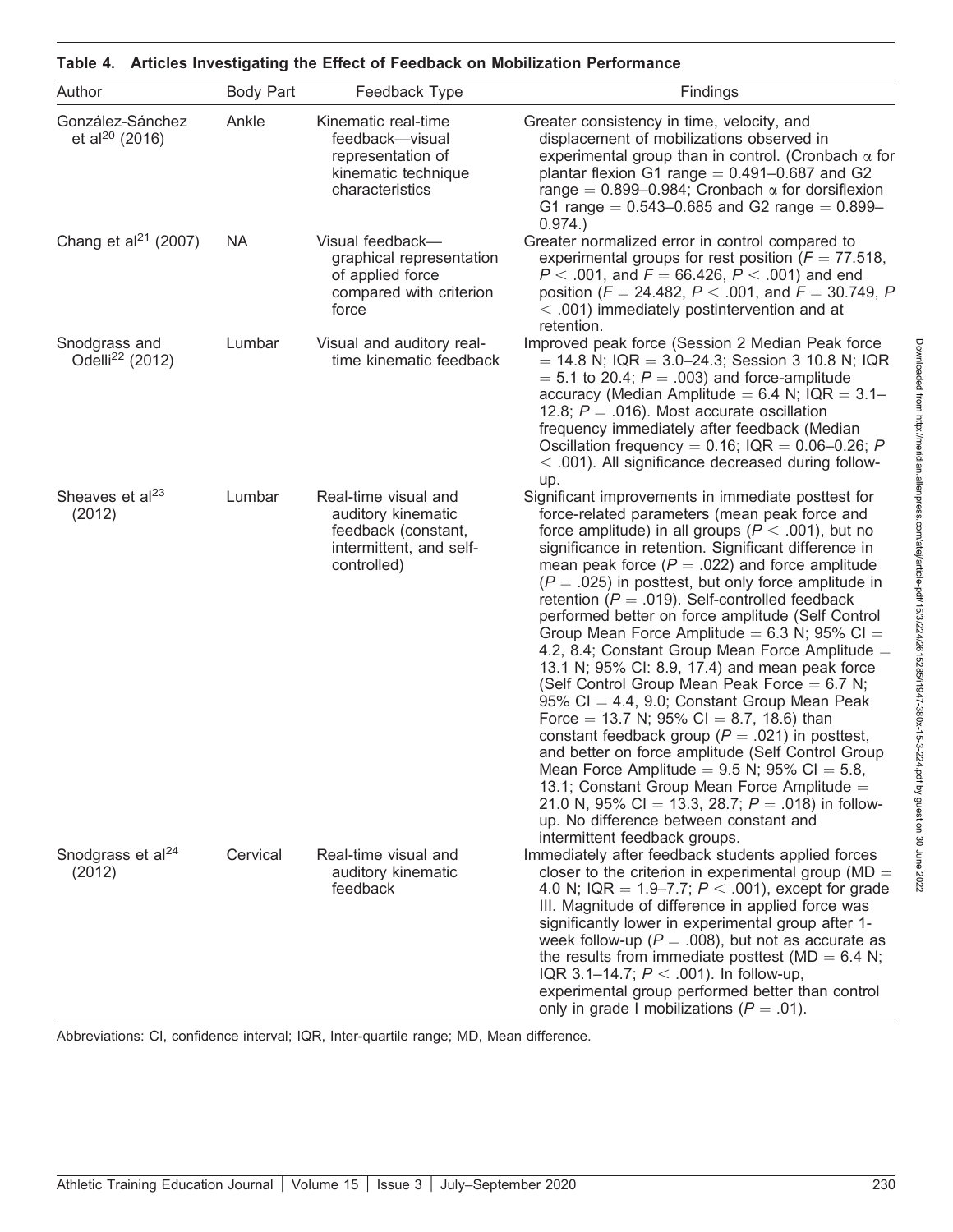| Author                                                    | Body<br>Part                                          | Feedback<br><b>Type</b>                   | Findings                                                                                                                                                                                                                                                                                                                                                                                                                                                                                                                                                                                                                                                                                                                                                                                                                                                                                                                                                                                                                                                                                                                                                                                                                                                                                                                                                                                                                                                                          |
|-----------------------------------------------------------|-------------------------------------------------------|-------------------------------------------|-----------------------------------------------------------------------------------------------------------------------------------------------------------------------------------------------------------------------------------------------------------------------------------------------------------------------------------------------------------------------------------------------------------------------------------------------------------------------------------------------------------------------------------------------------------------------------------------------------------------------------------------------------------------------------------------------------------------------------------------------------------------------------------------------------------------------------------------------------------------------------------------------------------------------------------------------------------------------------------------------------------------------------------------------------------------------------------------------------------------------------------------------------------------------------------------------------------------------------------------------------------------------------------------------------------------------------------------------------------------------------------------------------------------------------------------------------------------------------------|
| Pasquier et<br>$al32$ (2017)                              | Thoracic                                              | Verbal and<br>visual<br>feedback          | Feedback training effects: preload force (Group 1 Baseline Preload<br>Force = 104.5 N; 95% CI = 91.9, 116.9; Post-Test Preload Force =<br>120.6 N, 95% CI = 111.1, 130.1; Group 2 Baseline Preload = 118.7<br>N, 95% CI = 106.4, 131; Group 2 Post-Test Preload Force = 129.5<br>N, 95% Cl = 120, 138.9 N; Group 3 Baseline Preload Force =<br>107.6 N, 95% CI = 94.5, 120.6, Group 3 Post-Test Preload Force<br>115.6 N, 95% CI = 105.7 N, 125.6; $F_{2,200}$ = 16.553, P < .0001),<br>drop in preload force ( $F_{2,200}$ = 47.781 P < .0001), and decreased<br>absolute error (Group 1 Baseline Absolute Error $=$ 39.3 N, 95% CI<br>$=$ 31.4, 47.1; Post-Test $=$ 32.0 N, 95% Cl $=$ 26.6, 37.4; Group 2<br>Baseline Absolute Error = 53.7 N, $95\%$ Cl = 46.0, 61.4; Group 2<br>Post-Test = 41.7 N, 95% CI = 36.4, 47.1 N; Group 3 Baseline<br>Absolute Error = 52.7 N, 95% CI = 44.5, 60.9, Group 3 Post-Test<br>33.5 N, 95% Cl = 27.9, 39.2; $F_{2,200}$ = 17.050, P < .0001), force<br>application rate decrease ( $F_{2,200} = 39.240 P < .0001$ ), variable error<br>(Group 1 Baseline Variable Error = 22.6 N, 95% CI = 19.1, 26.2;<br>Post-Test = 20.8 N, 95% CI = 17.7, 23.9.1; Group 2 Baseline<br>Variable Error = 26.6 N, 95% Cl = 23.1, 30.0; Group 2 Post-Test<br>$=$ 25.4 N, 95% CI $=$ 22.4, 28.4 N; Group 3 Baseline Absolute Error<br>$=$ 25.8 N, 95% CI = 22.1, 29.5, Group 3 Post-Test 21.3 N, 95% CI<br>= 18.1, 24.6; $F_{2,200}$ = 8.5274, P < .00028). |
| Lardon et $al33$<br>(2016)                                | Thoracic                                              | Verbal and<br>visual<br>feedback          | No statistical significance for group, learning, or group-learning<br>interaction.                                                                                                                                                                                                                                                                                                                                                                                                                                                                                                                                                                                                                                                                                                                                                                                                                                                                                                                                                                                                                                                                                                                                                                                                                                                                                                                                                                                                |
| Triano et al <sup>26</sup><br>(2003)                      | Cervical and<br>thoracic                              |                                           | Visual feedback Thoracic manipulation: significant decrease in flexion and lateral<br>bending moment (8.4 $\pm$ 15.2 [Mean $\pm$ SD], P = .0210; 0.7 $\pm$ 3.2, P<br>$=$ .0507), significant decrease in axial force (P $=$ .0315). Cervical<br>manipulation: statistically significant increase in anterior force (3.7 $\pm$<br>10.4, $P = .458$ ), increased speed in sagittal moment (13 $\pm$ 28, $P =$<br>.395). Difference between 2 groups due to training (Experimental<br>Group Impulse mean difference $= 0.05$ seconds; SD $= 0.16$ , Control<br>Group Impulse Mean difference $= -0.12$ seconds; SD $= 0.18$ ; P $=$<br>$.0024$ ).                                                                                                                                                                                                                                                                                                                                                                                                                                                                                                                                                                                                                                                                                                                                                                                                                                    |
| Triano et al <sup>27</sup><br>(2006)                      | Lumbar                                                | Visual and<br>auditory<br>feedback        | Speed of force (MD = 629 N/s; $P < .006$ ) and moment (MD = 304 N<br>m/s; $P < .005$ ) increased, mean peak amplitude force (MD = 60 N;<br>$P < .008$ ) increased.                                                                                                                                                                                                                                                                                                                                                                                                                                                                                                                                                                                                                                                                                                                                                                                                                                                                                                                                                                                                                                                                                                                                                                                                                                                                                                                |
| Enebo and<br>Sherwood <sup>31</sup><br>(2005)             | Thoracic                                              | Verbal<br>feedback;<br>visual<br>feedback | Positive interaction of random practice with visual feedback ( $F_{1,25}$ =<br>5.32, $P = .03$ , $\eta^2 = 0.18$ ); low force production error during<br>acquisition ( $F_{1,25} = 6.98$ , $P = .01$ , $\eta^2 = 0.22$ ).                                                                                                                                                                                                                                                                                                                                                                                                                                                                                                                                                                                                                                                                                                                                                                                                                                                                                                                                                                                                                                                                                                                                                                                                                                                         |
| Cuesta-<br>Vargas and<br>Williams <sup>29</sup><br>(2014) | Cervical                                              |                                           | Visual feedback Significant difference after training for rotational thrust velocity (Pre-<br>Training Mean = 48.9 degrees/s; $SD = 35.1$ , Post-Training Mean =<br>96.9 degrees/s; SD = 53.9; $P = .027$ ).                                                                                                                                                                                                                                                                                                                                                                                                                                                                                                                                                                                                                                                                                                                                                                                                                                                                                                                                                                                                                                                                                                                                                                                                                                                                      |
| Cuesta-<br>Vargas et<br>$al^{30}$ (2015)                  | Thoracic                                              |                                           | Visual feedback Significant differences in acceleration ( $MD = 8659.87$ degrees/sec <sup>2</sup> ;<br>95% CI = 3489.25, 10 876.84; $P = .002$ ), time (MD = 0.100 sec,<br>95% CI = 0.083, 0.117; $P < .001$ ), and velocity (MD = 418.48<br>degrees/sec; 95% CI = 482.665, 300.292; $P = .003$ ) to reach<br>maximum peak ( $P < .02$ ); acceleration (MD = 2331.97 degrees/<br>sec <sup>2</sup> ; 95% Cl = 854.66, 3870.49; $P = .004$ ), time (MD = 0.060 sec;<br>95% CI = 0.043, 0.076; $P < .001$ ), and velocity (MD = 175.23<br>degrees/sec; $SD = 0.907 - 0.744$ ; $P = .024$ ) to reach minimum to<br>maximum peak. ICC values 0.0863-0.997.                                                                                                                                                                                                                                                                                                                                                                                                                                                                                                                                                                                                                                                                                                                                                                                                                             |
| Triano et al <sup>28</sup><br>(2014)                      | Cervical,<br>thoracic, and<br>lumbar<br>manipulations | Visual and<br>auditory<br>feedback        | Modest change in ability to generate peak force in experimental group<br>(Year 2 Participant Mean Changes Cervical $= -27$ N, SD $= 98$ ,<br>Thoracic = $-33$ N, SD 531; Lumbar = 104 N, SD 554; Year 4<br>Participant Mean Changes Cervical = $35$ N, SD = 114, Thoracic =<br>26 N, SD = 85, Lumbar = 30 N, SD 122; $F = 5.17$ , $P < .0303$ ).                                                                                                                                                                                                                                                                                                                                                                                                                                                                                                                                                                                                                                                                                                                                                                                                                                                                                                                                                                                                                                                                                                                                  |

|  |  |  | Table 5. Articles Investigating the Effect of Feedback on Manipulation Performance |
|--|--|--|------------------------------------------------------------------------------------|
|--|--|--|------------------------------------------------------------------------------------|

Downloaded from http://meridian.allenpress.com/atej/article-pdf/15/3/224/2615/3967x-15-3-224.pdf by guest on 30 June 2022 Downloaded from http://meridian.allenpress.com/atej/article-pdf/15/3/224/2615285/i1947-380x-15-3-224.pdf by guest on 30 June 2022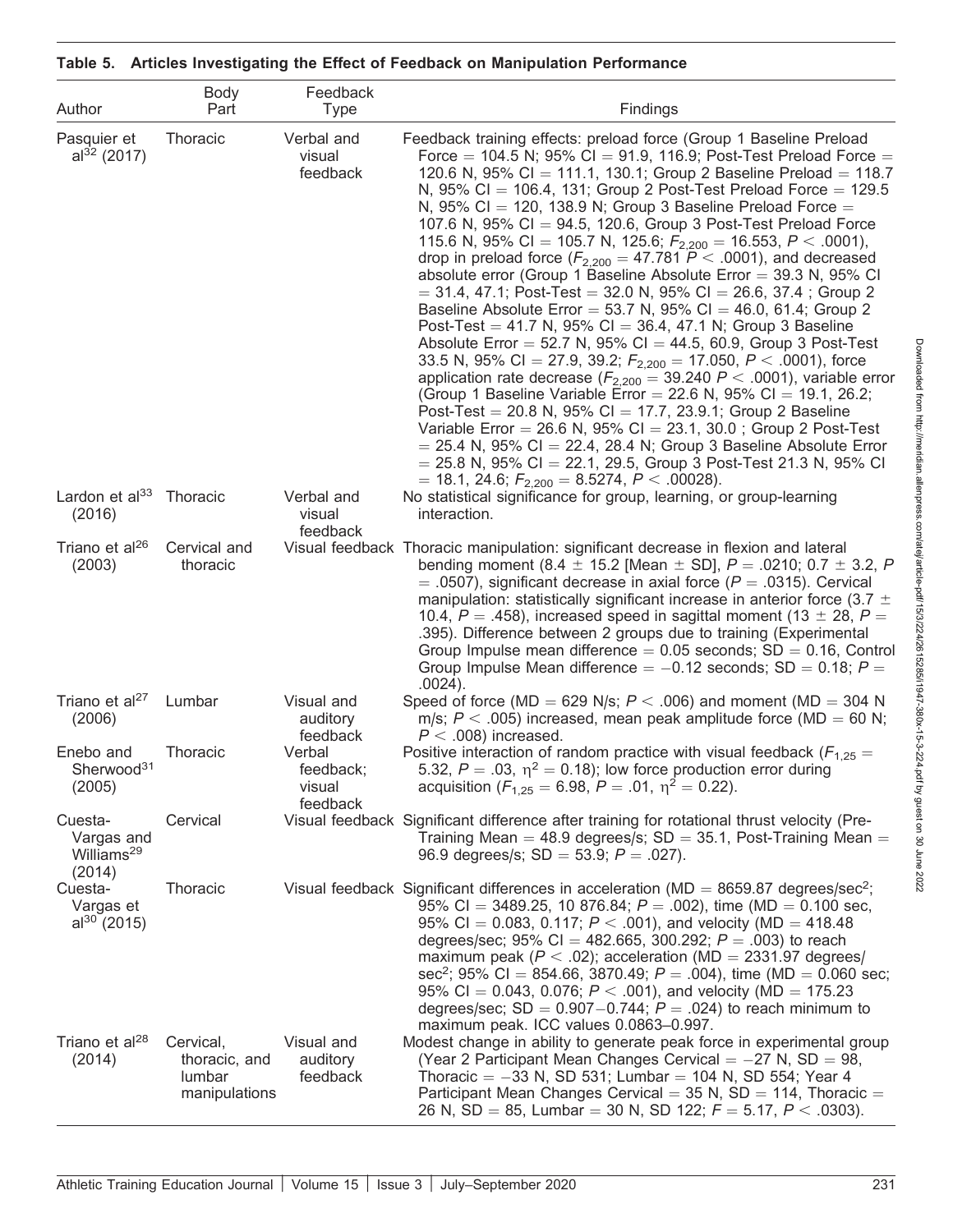| Author                                         | Body<br>Part | Feedback<br><b>Type</b>            | Findings                                                                                                                                                                                                                                                                                                                                                                                                                                                                                                                                                                                                                                                              |
|------------------------------------------------|--------------|------------------------------------|-----------------------------------------------------------------------------------------------------------------------------------------------------------------------------------------------------------------------------------------------------------------------------------------------------------------------------------------------------------------------------------------------------------------------------------------------------------------------------------------------------------------------------------------------------------------------------------------------------------------------------------------------------------------------|
| Triano et al <sup>25</sup><br>(2002)           | Lumbar       | Visual and<br>auditory<br>feedback | Significant increases in percentage change of preload forces in<br>experimental group ( $P = .0009$ ), increase in preload amplitude in<br>sagittal (Mean Change = 33, SD 54; $P = .0229$ ) and lateral bending<br>(Mean Change = $-51$ , SD = 26; P = .0182). Significant decrease<br>in flexion/extension cycles (Mean Flexion Change $= -0.78$ , SD<br>1.39, Mean Extension Change = 1.16, SD 1.01; $P = .000$ ). Speed<br>increased ( $P = .000$ ) in AP direction. Significant divergent slope in<br>lateral bending (Mean 742 N/s, SD = 345.2; $P = .000$ ). Decreased<br>rate of thrust in flexion (Mean Change $= -0.09$ sec. SD $= 0.19$ ; P<br>$= .0229$ ). |
| Watson and<br>Radwan <sup>34</sup><br>(2001)   | Thoracic     | Verbal<br>feedback                 | No significant difference between groups for motor skill acquisition.<br>Significant difference in the graded performance scores ( $P = .023$ ),<br>with groups 1 and 2 having larger differences (Group 1: Trial 1<br>Mean = 27.327, SD = 3.962, Trial 2 Mean = 19.125, SD = 3.314;<br>Group 2: Trial 1 Mean 27.500, $SD = 3.891$ . Trial 2 Mean = 19.250,<br>SD 7.305). Authors concluded that group 3 had better skill retention<br>(Group 3: Trial 1 Mean 25.571, SD 6.051, Trial 3 Mean 23.429, SD<br>$= 5.318$ ).                                                                                                                                               |
| Descarreaux<br>$et$ al <sup>35</sup><br>(2006) | Thoracic     |                                    | Visual feedback Statistically significant decrease in peak force variability (Baseline<br>Mean = 59.2 N, Standard Error = 5.7; Post-Training Mean = $33.4$<br>N, Standard Error = 4.5; $P = .024$ ), increase in preload force<br>(Baseline Mean = 66.1 N, Standard Error = 16.2; Post-Training<br>Mean = 176.7 N, Standard Error = 17.3; $P < .001$ ).                                                                                                                                                                                                                                                                                                               |

Abbreviations: AP, Anterior-Posterior; CI, confidence interval; ICC, intraclass correlation coefficient; MD, mean difference; SD, standard deviation.

The number of practice session were predetermined in the manual therapy feedback literature. It is possible that the number of practice sessions provided in these studies was not enough to instill confidence within learners to enable retention. Given that the results of visual feedback are optimal immediately postintervention, this form of feedback is most appropriate during the initial phases of skill acquisition.

Table 5. Continued

Previous literature<sup>38</sup> examining the guidance hypothesis for feedback concurs with this scheduling of feedback for learning motor skills. This learning theory suggests that feedback provided to the learner early on, in more regularly scheduled bouts, improves the retention of skill performance over 24 hours.<sup>38</sup> Lastly, previous literature<sup>38</sup> also found that gradually reducing the amount of feedback improved immediate skill performance as well as performance after a follow-up period during a test trial once the feedback was removed. This may help educators who are instructing students in manual therapy skill acquisition by structuring their feedback more regularly in early practice and gradually removing feedback as learners become more proficient and autonomous in the skill.

Although many of the studies examining visual feedback also combined other feedback forms such as verbal feedback specifically with manipulations, the limited number of studies and the paucity of convincing results seem to indicate that verbal feedback does not play a large role in influencing outcomes. In these studies, verbal feedback was provided through qualitative knowledge of a learner's performance of skills by the observing instructors.<sup>31,35,36</sup> With no studies

available that specifically examined the effect of auditory feedback aside from verbal forms, conclusions cannot be made on the exact impact of this form of feedback when combined with visual aids. More studies are needed to examine the exact influence of auditory feedback.

Only 2 investigations examined the effect of feedback on joint traction/distraction, which limits the ability to make strong conclusions regarding the usefulness of feedback on learning this specific type of manual therapy. However, the preliminary results show that visual feedback can potentially have positive effects.

A majority of the studies that examined visual feedback in the form of graphical representations of the kinematic and kinetic variables occurred as the learner was performing the skill. It is difficult to conclude if the timing of visual feedback would influence these outcomes given that no studies have assessed timing. With only a singular study explicitly stating that concurrent visual feedback is effective, this conclusion should be taken with extreme caution as no statistical significance was reported in support of this statement.

Traditional motor-learning theories state that the provision of feedback should be modified as learners progress through the phases of skill acquisition for optimal results. The guidance hypothesis, proposed by the motor theorist Richard Schmidt<sup>38,39</sup> articulates the idea of frequent feedback leading to improved performance. However, a theoretical dependency on the feedback can also develop, potentially hindering performance once the feedback mechanism is removed.<sup>38,39</sup>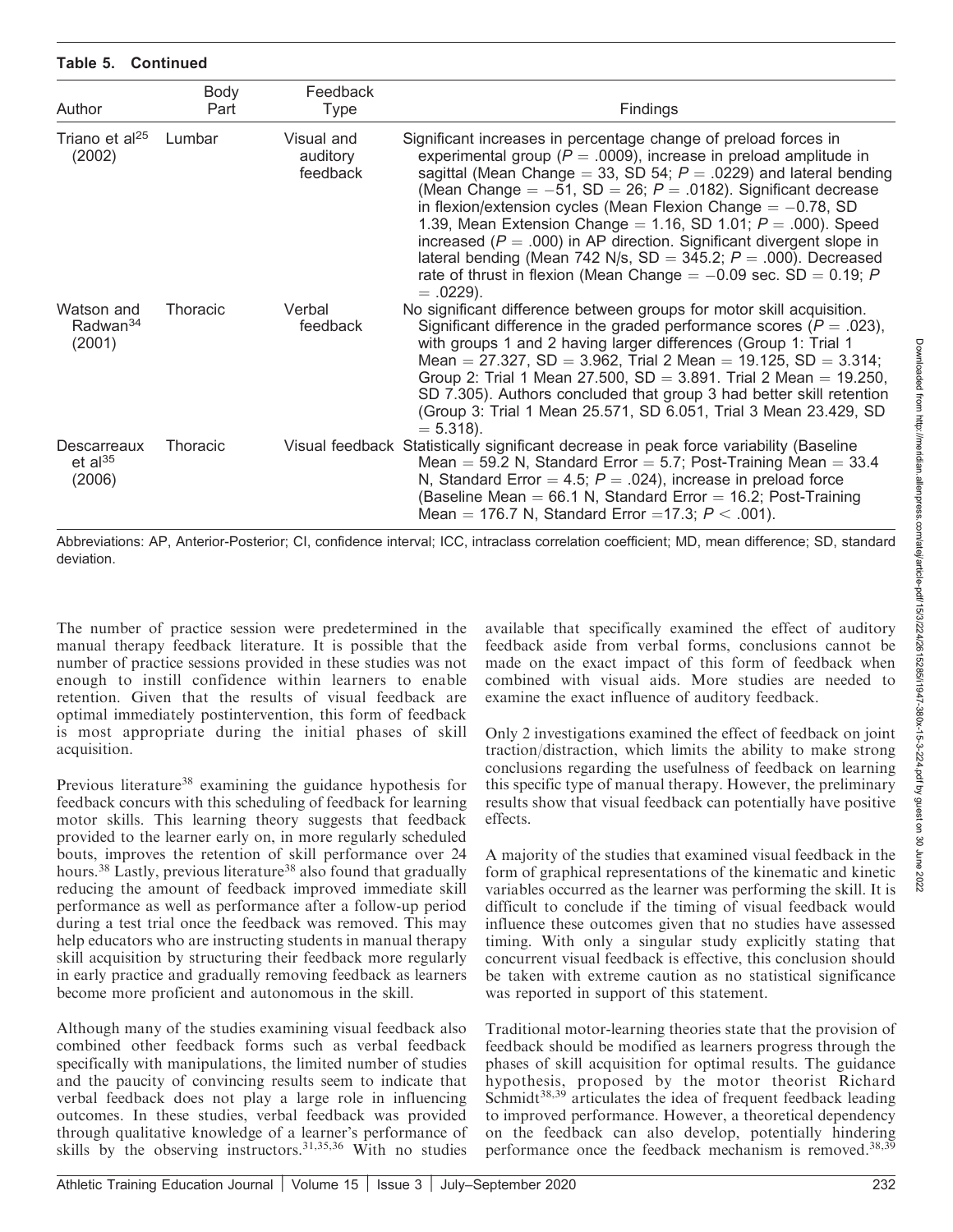With only 2 studies investigating this specific variable of feedback, more studies are needed to confirm if this phenomenon exists when applied to the acquisition of manual therapy skills. If this phenomenon is confirmed to occur with manual therapy skill learning, then future studies should aim to investigate the optimal dosing and scheduling of feedback to best benefit learners without forming dependency.

Potential future investigations should also examine the interaction between feedback and focus of attention in the learning outcomes of manual therapy skills. The motorlearning literature is largely supportive of an external focus being more beneficial than an internal focus during skill acquisition.<sup>40</sup> Feedback that describes or provides information about a learner's body movements are framed with an internal focus, whereas externally focused feedback forms allow for a student to concentrate on the effects produced as a result of the performed task.<sup>40</sup> Emphasis on extrinsic focused feedback during instruction is said to have the benefits of facilitating the automaticity of movement, thereby possibly allowing for increases in movement accuracy and faster rates of learning.<sup>40</sup> If found to be effective in manual therapy skill acquisition, extrinsic focused feedback can potentially be a useful instructional technique to improve the outcomes of manual therapy learners in the absence of methods to provide visual feedback.

## Limitations

This review does have some limitations given the mixed nature of the methods, outcomes, and analyses used by the included articles. Therefore, clear conclusions and recommendations are difficult to synthesize. Another limitation is the search strategy used for this review as hand searches of reference lists were not performed, thereby potentially excluding relevant studies.

## Educational Implications

Given the heterogeneity of the literature in the methodologies, manual therapy skills, and forms of feedback studied, strong recommendations on how to best incorporate feedback in the teaching of manual therapy are difficult to make. With a rapid decline in significance in the studies examining long-term retention,22,23 the effects of visual forms of feedback appear to be largely short-term. There are no studies that provide evidence on how to sustain effects into long-term retention. Given this current gap in the literature, educators should consider incorporating educational and motor-learning theories, such as the guidance hypothesis,38,39 to optimize the effects of feedback.

## Clinical Bottom Line

The use of real-time visual feedback may potentially be beneficial in improving consistency and other force-related parameters, such as velocity and amplitude, in manual therapy learners. Improvements from the use of real-time visual feedback may not be uniform or predictable. With improvements appearing to be largely short-term, visual feedback may be most appropriate during the early stages of learning and skill acquisition. With the absence of strong evidence regarding other parameters of feedback, such as

scheduling, frequency, and dosage, educators should consider incorporating educational and motor-learning theories.

## CONCLUSIONS

Visual feedback that provides learners with graphical representations of their performance, such as force-time relationships, appear to have the greatest effects in improving forcerelated parameters. Visual feedback can be useful during the initial acquisition phases of manual therapy skills, as indicated by the concentration of significant findings immediately after use in training sessions. A limited number of studies examining learning outcomes at long-term follow-up reported that training effects decrease rapidly over time. Thus, future studies should investigate if optimal dosages or scheduling strategies exist to increase the retention of effects.

## REFERENCES

- 1. Donatelli RA. Physical Therapy of the Shoulder. 5th ed. St. Louis, MO: Elsevier; 2011.
- 2. Bowley P, Holey L. Manual therapy education. Does e-learning have a place? *Man Ther.* 2009;14(6):709–711. doi:10.1016/j.math. 2009.02.001.
- 3. Snodgrass SJ, Rivett DA, Robertson VJ, Stojanovski E. A comparison of cervical spine mobilization forces applied by experienced and novice physiotherapists. J Orthop Sports Phys Ther. 2010;40(7):392–401. doi:10.2519/jospt.2010.3274.
- 4. Snodgrass SJ, Rivett DA, Robertson VJ, Stojanovski E. Cervical spine mobilisation forces applied by physiotherapy students. Physiotherapy. 2010;96(2):120–129. doi:10.1016/j.physio.2009.08. 008.
- 5. Gorgos KS, Wasylyk NT, Lunen BLV, Hoch MC. Inter-clinician and intra-clinician reliability of force application during joint mobilization: a systematic review. Man Ther. 2014;19(2):90–96. doi:10.1016/j.math.2013.12.003.
- 6. Tragord BS, Gill NW, Silvernail JL, Teyhen DS, Allison SC. Joint mobilization forces and therapist reliability in subjects with knee osteoarthritis. J Man Manip Ther. 2013;21(4):196-206. doi:10.1179/2042618613y.0000000033.
- 7. Wise CH, Schenk RJ, Lattanzi JB. A model for teaching and learning spinal thrust manipulation and its effect on participant confidence in technique performance. J Man Manip Ther. 2016;24(3):141–150. doi:10.1179/2042618614Y.0000000088.
- 8. Shrivastava SR, Shrivastava PS, Ramasamy J. Effective feedback: an indispensable tool for improvement in quality of medical education. J Pedagog Dev. 2014;4(1):13–20.
- 9. Hattie J, Timperley H. The power of feedback. Rev Educ Res. 2007;77(1):81–112. doi:10.3102/00346543029848.
- 10. Fitzpatrick JJ, Carpenter R, Smith MJ. Encyclopedia of Nursing Education. New York, NY: Springer Publishing Company; 2015.
- 11. Pozner CN, Almozlino A, Elmer J, Poole S, McNamara D, Barash D. Cardiopulmonary resuscitation feedback improves the quality of chest compression provided by hospital health care professionals. Am J Emerg Med. 2011;29(6):618–625. doi:10. 1016/j.ajem.2010.01.008.
- 12. Cheng A, Brown LL, Duff JP, et al. Improving cardiopulmonary resuscitation with a CPR feedback device and refresher simulations (CPR CARES Study). JAMA Pediatr. 2015;169(2):137. doi:10.1001/jamapediatrics.2014.2616.
- 13. Reiley CE, Akinbiyi T, Burschka D, Chang DC, Okamura AM, Yuh DD. Effects of visual force feedback on robot-assisted